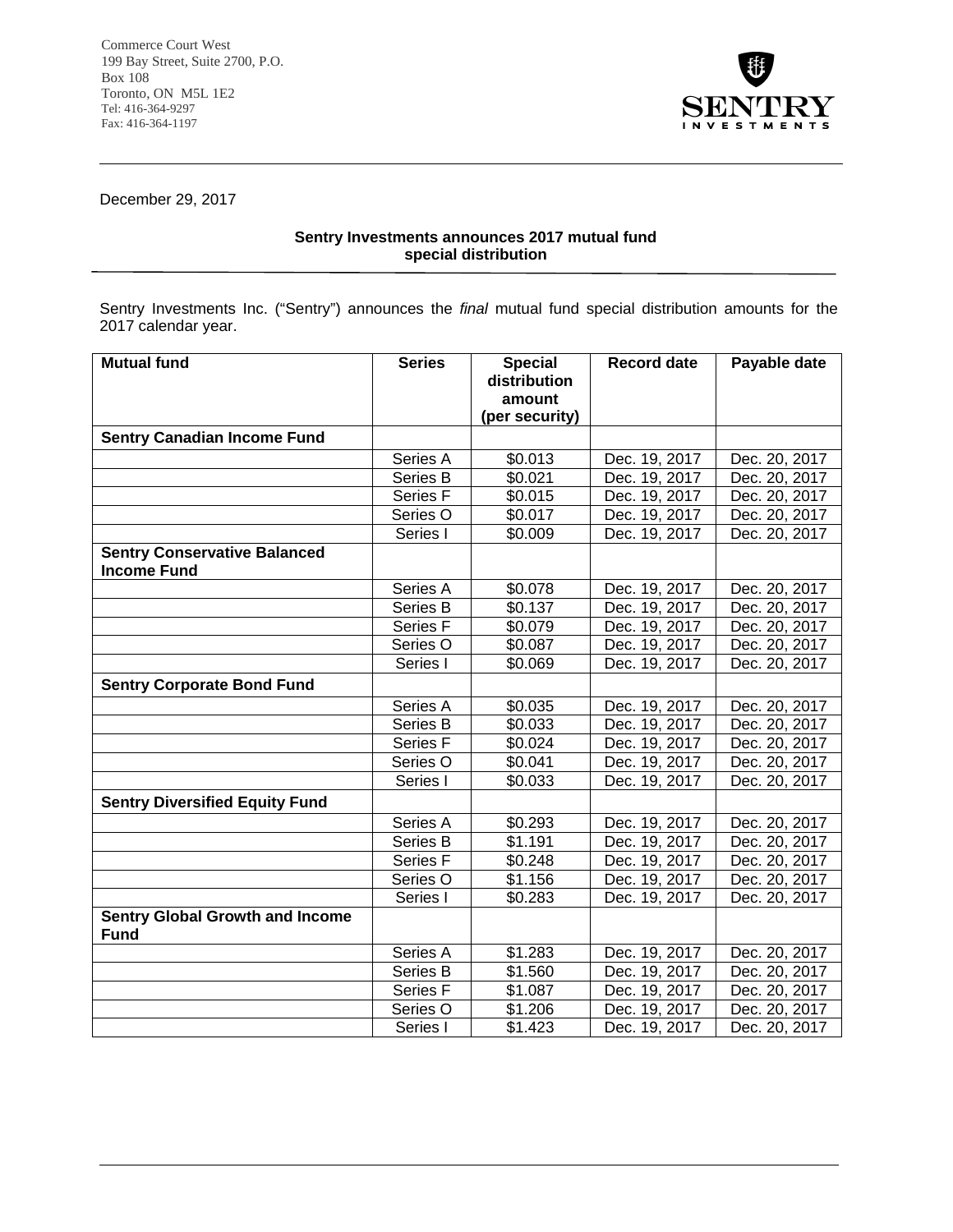

|                                                            | <b>Series</b>        | <b>Special</b>           | <b>Record date</b> | Payable date  |
|------------------------------------------------------------|----------------------|--------------------------|--------------------|---------------|
|                                                            |                      | distribution             |                    |               |
|                                                            |                      | amount<br>(per security) |                    |               |
| <b>Sentry Global Mid Cap Income</b>                        |                      |                          |                    |               |
| Fund                                                       |                      |                          |                    |               |
|                                                            | Series A             | \$0.188                  | Dec. 19, 2017      | Dec. 20, 2017 |
|                                                            | Series B             | \$0.217                  | Dec. 19, 2017      | Dec. 20, 2017 |
|                                                            | Series <sub>F</sub>  | \$0.148                  | Dec. 19, 2017      | Dec. 20, 2017 |
|                                                            | Series O             | \$0.240                  | Dec. 19, 2017      | Dec. 20, 2017 |
|                                                            | Series I             | \$0.129                  | Dec. 19, 2017      | Dec. 20, 2017 |
| <b>Sentry Canadian Income Class</b>                        |                      |                          |                    |               |
|                                                            | Series A             | \$0.053                  | Dec. 27, 2017      | Dec. 28, 2017 |
|                                                            | Series B             | \$0.058                  | Dec. 27, 2017      | Dec. 28, 2017 |
|                                                            | Series F             | \$0.060                  | Dec. 27, 2017      | Dec. 28, 2017 |
|                                                            | Series O             | \$0.059                  | Dec. 27, 2017      | Dec. 28, 2017 |
|                                                            | Series I             | \$0.067                  | Dec. 27, 2017      | Dec. 28, 2017 |
| <b>Sentry Canadian Resource Class</b>                      |                      |                          |                    |               |
|                                                            | Series A             | \$0.154                  | Dec. 27, 2017      | Dec. 28, 2017 |
|                                                            | Series B             | \$0.134                  | Dec. 27, 2017      | Dec. 28, 2017 |
|                                                            | Series F             | \$0.127                  | Dec. 27, 2017      | Dec. 28, 2017 |
|                                                            | Series O             | \$0.144                  | Dec. 27, 2017      | Dec. 28, 2017 |
|                                                            | Series I             | \$0.151                  | Dec. 27, 2017      | Dec. 28, 2017 |
| <b>Sentry Conservative Balanced</b><br><b>Income Class</b> |                      |                          |                    |               |
|                                                            | Series A             | \$0.099                  | Dec. 27, 2017      | Dec. 28, 2017 |
|                                                            | Series B             | \$0.121                  | Dec. 27, 2017      | Dec. 28, 2017 |
|                                                            | Series F             | \$0.110                  | Dec. 27, 2017      | Dec. 28, 2017 |
|                                                            | Series O             | \$0.099                  | Dec. 27, 2017      | Dec. 28, 2017 |
|                                                            | Series I             | \$0.104                  | Dec. 27, 2017      | Dec. 28, 2017 |
| <b>Sentry Balanced Income Portfolio</b>                    |                      |                          |                    |               |
|                                                            | Series A             | \$0.058                  | Dec. 27, 2017      | Dec. 28, 2017 |
|                                                            | Series <sub>T5</sub> | \$0.050                  | Dec. 27, 2017      | Dec. 28, 2017 |
|                                                            | Series T7            | \$0.049                  | Dec. 27, 2017      | Dec. 28, 2017 |
|                                                            | Series B             | \$0.052                  | Dec. 27, 2017      | Dec. 28, 2017 |
|                                                            | Series B5            | \$0.059                  | Dec. 27, 2017      | Dec. 28, 2017 |
|                                                            | Series B7            | \$0.059                  | Dec. 27, 2017      | Dec. 28, 2017 |
|                                                            | Series <sub>F</sub>  | \$0.054                  | Dec. 27, 2017      | Dec. 28, 2017 |
|                                                            | Series FT5           | \$0.056                  | Dec. 27, 2017      | Dec. 28, 2017 |
|                                                            | Series FT7           | \$0.052                  | Dec. 27, 2017      | Dec. 28, 2017 |
|                                                            | Series O             | \$0.036                  | Dec. 27, 2017      | Dec. 28, 2017 |
|                                                            | Series I             | \$0.058                  | Dec. 27, 2017      | Dec. 28, 2017 |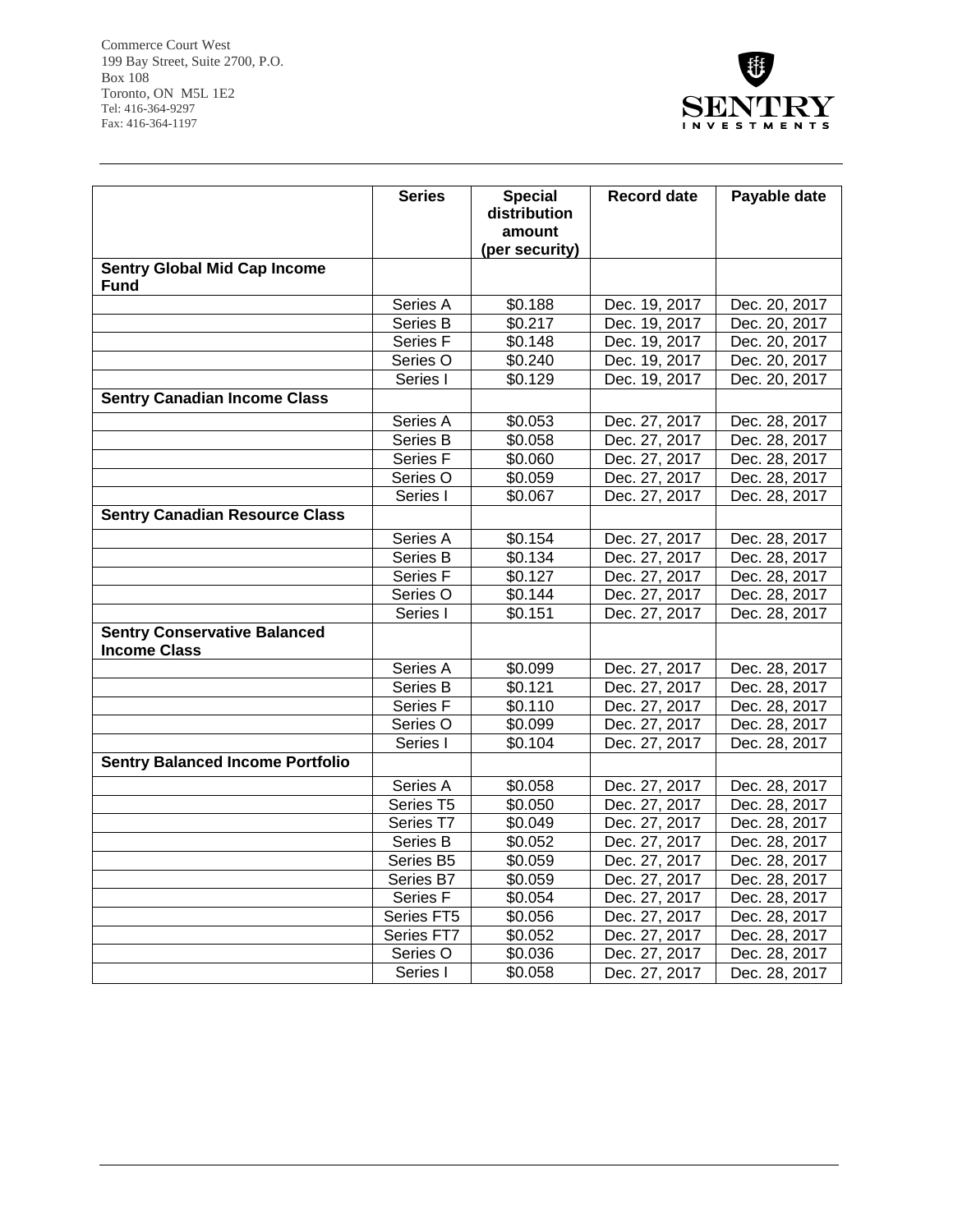

| <b>Mutual fund</b>                                        | <b>Series</b>       | <b>Special</b> | <b>Record date</b> | Payable date  |
|-----------------------------------------------------------|---------------------|----------------|--------------------|---------------|
|                                                           |                     | distribution   |                    |               |
|                                                           |                     | amount         |                    |               |
|                                                           |                     | (per security) |                    |               |
| <b>Sentry Conservative Income</b><br><b>Portfolio</b>     |                     |                |                    |               |
|                                                           | Series A            | \$0.043        | Dec. 27, 2017      | Dec. 28, 2017 |
|                                                           | Series T5           | \$0.041        | Dec. 27, 2017      | Dec. 28, 2017 |
|                                                           | Series T7           | \$0.035        | Dec. 27, 2017      | Dec. 28, 2017 |
|                                                           | Series B            | \$0.052        | Dec. 27, 2017      | Dec. 28, 2017 |
|                                                           | Series B5           | \$0.054        | Dec. 27, 2017      | Dec. 28, 2017 |
|                                                           | Series B7           | \$0.051        | Dec. 27, 2017      | Dec. 28, 2017 |
|                                                           | Series F            | \$0.047        | Dec. 27, 2017      | Dec. 28, 2017 |
|                                                           | Series FT5          | \$0.031        | Dec. 27, 2017      | Dec. 28, 2017 |
|                                                           | Series FT7          | \$0.034        | Dec. 27, 2017      | Dec. 28, 2017 |
|                                                           | Series O            | \$0.053        | Dec. 27, 2017      | Dec. 28, 2017 |
|                                                           | Series I            | \$0.045        | Dec. 27, 2017      | Dec. 28, 2017 |
| <b>Sentry Growth and Income</b><br><b>Portfolio</b>       |                     |                |                    |               |
|                                                           | Series A            | \$0.068        | Dec. 27, 2017      | Dec. 28, 2017 |
|                                                           | Series T4           | \$0.061        | Dec. 27, 2017      | Dec. 28, 2017 |
|                                                           | Series T6           | \$0.065        | Dec. 27, 2017      | Dec. 28, 2017 |
|                                                           | Series B            | \$0.075        | Dec. 27, 2017      | Dec. 28, 2017 |
|                                                           | Series B4           | \$0.075        | Dec. 27, 2017      | Dec. 28, 2017 |
|                                                           | Series B6           | \$0.074        | Dec. 27, 2017      | Dec. 28, 2017 |
|                                                           | Series F            | \$0.068        | Dec. 27, 2017      | Dec. 28, 2017 |
|                                                           | Series FT4          | \$0.060        | Dec. 27, 2017      | Dec. 28, 2017 |
|                                                           | Series FT6          | \$0.058        | Dec. 27, 2017      | Dec. 28, 2017 |
|                                                           | Series O            | \$0.072        | Dec. 27, 2017      | Dec. 28, 2017 |
|                                                           | Series I            | \$0.078        | Dec. 27, 2017      | Dec. 28, 2017 |
| <b>Sentry Growth Portfolio</b>                            |                     |                |                    |               |
|                                                           | Series A            | \$0.087        | Dec. 27, 2017      | Dec. 28, 2017 |
|                                                           | Series T4           | \$0.070        | Dec. 27, 2017      | Dec. 28, 2017 |
|                                                           | Series T6           | \$0.084        | Dec. 27, 2017      | Dec. 28, 2017 |
|                                                           | Series B            | \$0.088        | Dec. 27, 2017      | Dec. 28, 2017 |
|                                                           | Series B4           | \$0.077        | Dec. 27, 2017      | Dec. 28, 2017 |
|                                                           | Series B6           | \$0.076        | Dec. 27, 2017      | Dec. 28, 2017 |
|                                                           | Series F            | \$0.099        | Dec. 27, 2017      | Dec. 28, 2017 |
|                                                           | Series FT4          | \$0.103        | Dec. 27, 2017      | Dec. 28, 2017 |
|                                                           | Series FT6          | \$0.101        | Dec. 27, 2017      | Dec. 28, 2017 |
|                                                           | Series O            | \$0.085        | Dec. 27, 2017      | Dec. 28, 2017 |
|                                                           | Series I            | \$0.133        | Dec. 27, 2017      | Dec. 28, 2017 |
| <b>Sentry Balanced Yield Private Pool</b><br><b>Class</b> |                     |                |                    |               |
|                                                           | Series A            | \$0.103        | Dec. 27, 2017      | Dec. 28, 2017 |
|                                                           | Series <sub>F</sub> | \$0.108        | Dec. 27, 2017      | Dec. 28, 2017 |
|                                                           | Series O            | \$0.078        | Dec. 27, 2017      | Dec. 28, 2017 |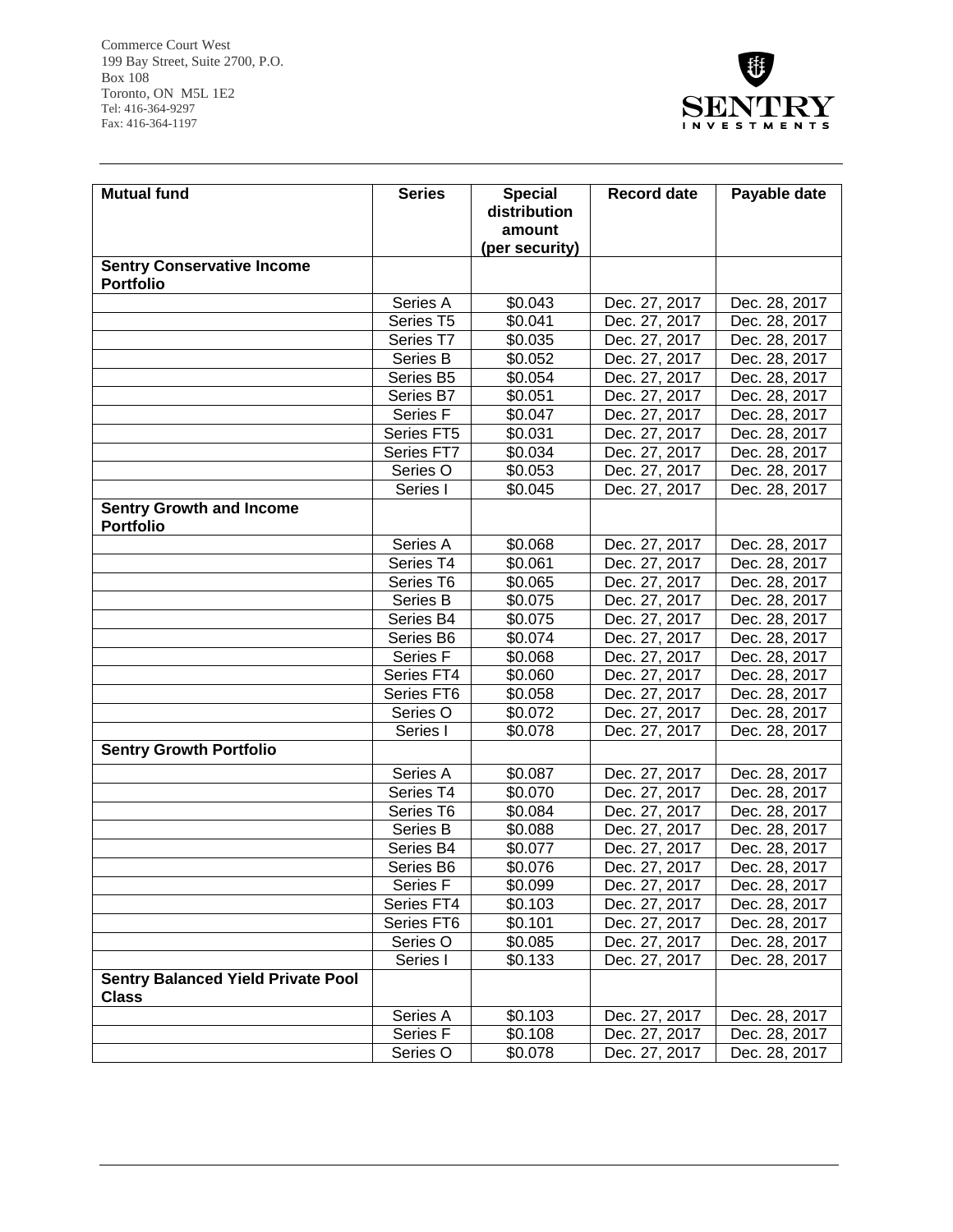

| <b>Mutual fund</b>                                               | <b>Series</b> | <b>Special</b><br>distribution<br>amount<br>(per security) | Record date   | Payable date  |
|------------------------------------------------------------------|---------------|------------------------------------------------------------|---------------|---------------|
| <b>Sentry Canadian Equity Income</b>                             |               |                                                            |               |               |
| <b>Private Pool Class</b>                                        |               |                                                            |               |               |
|                                                                  | Series A      | \$0.319                                                    | Dec. 27, 2017 | Dec. 28, 2017 |
|                                                                  | Series F      | \$0.322                                                    | Dec. 27, 2017 | Dec. 28, 2017 |
|                                                                  | Series O      | \$0.312                                                    | Dec. 27, 2017 | Dec. 28, 2017 |
| <b>Sentry Global Balanced Yield</b><br><b>Private Pool Class</b> |               |                                                            |               |               |
|                                                                  | Series A      | \$0.027                                                    | Dec. 27, 2017 | Dec. 28, 2017 |
|                                                                  | Series F      | \$0.031                                                    | Dec. 27, 2017 | Dec. 28, 2017 |
|                                                                  | Series O      | \$0.027                                                    | Dec. 27, 2017 | Dec. 28, 2017 |

The figures above are for information purposes only and are not intended as legal or tax advice. Unitholders should consult their own legal or tax advisors.

The mutual fund series listed in the above table must distribute their net income and net realized capital gains to their respective unitholders on or before December 31, 2017. As a result, the indicated mutual fund series special distribution represents the total undistributed net income and net realized capital gain that the mutual fund received throughout the year.

To find out more about the Sentry group of funds, including portfolio holdings, net asset values and investment objectives, please visit www.sentry.ca.

## **Sentry Investments**

Sentry Investments was founded in 1997 and manages over \$17 billion in assets on behalf of more than 500,000 Canadian investors. Sentry offers a diverse range of investment products, available through financial advisors, including domestic and global mutual funds and separately managed accounts.

Sentry is an affiliate of CI Investments Inc., each a wholly-owned subsidiary of CI Financial Corp.

## **More information**

Client Services Tel: 1-888-730-4623 Fax: 416-364-1197 info@sentry.ca www.sentry.ca